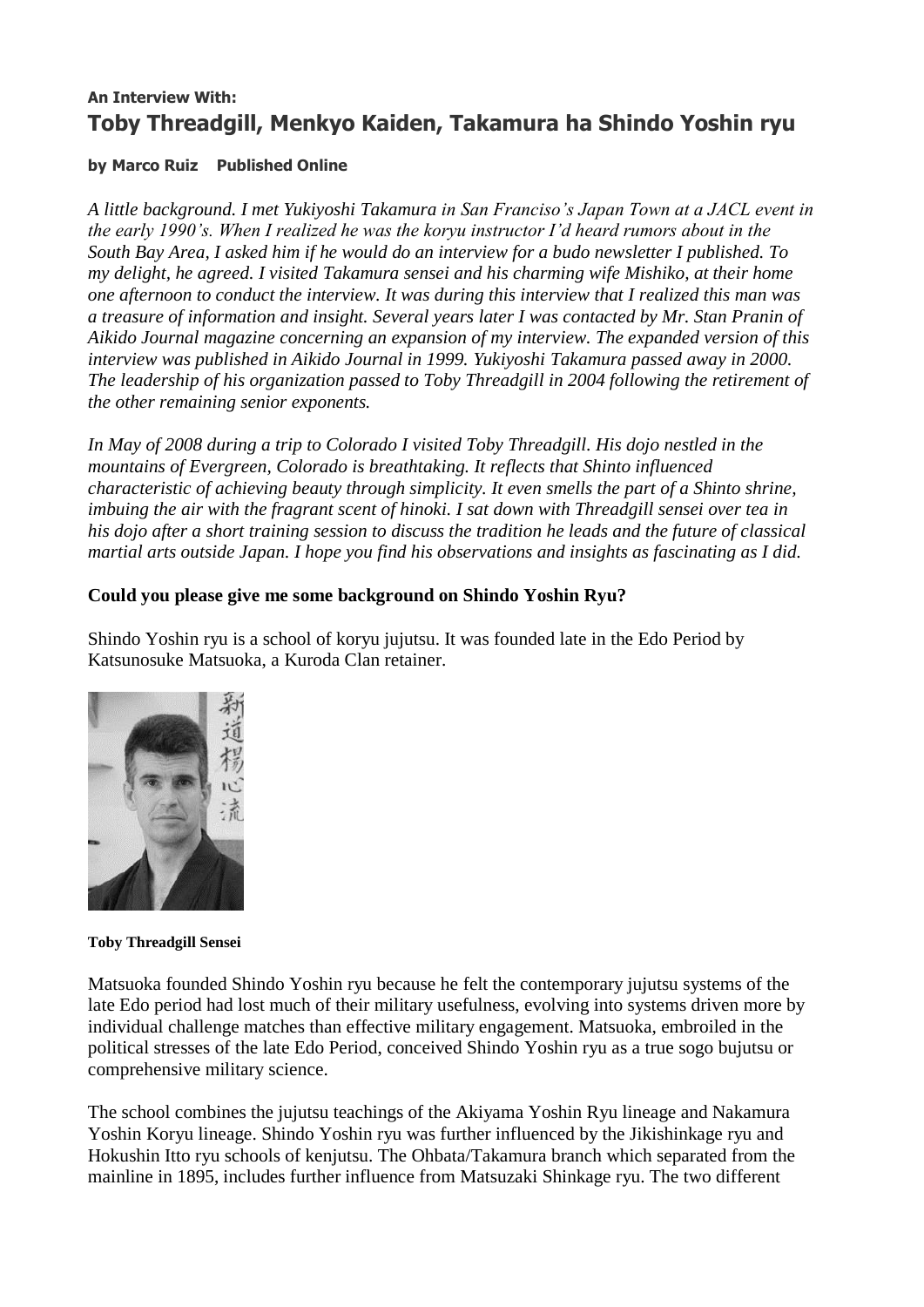Yoshin ryu jujutsu lineage's reflected in our teachings were very prominent and influenced many other jujutsu styles as well as Kodokan Judo.

Only two legitimate branches of Shindo Yoshin ryu exist, the Shindo Yoshin ryu Domonkai under the direction of Dr. Ryozo Fujiwara in Tokyo and the Takamura ha Shindo Yoshin Kai here in the US.

#### **You have become quite well known on an international level. You are especially in demand as a seminar instructor in both the aikido and Wado ryu community. Why the fascination as it seems unusual for a koryu jujutsu school to be of interest to members of those modern disciplines?**

In the case of Wado ryu, the interest is historical. Wado ryu karate was founded by Hironori Ohtsuka in 1934. Ohtsuka was a highly licensed practitioner of Shindo Yoshin ryu and Yoshin Koryu who later studied Okinawan karate with Gichin Funakoshi, Choki Motobu and Kenwa Mabuni. Ohtsuka combined influences from classical jujutsu with Okinawan karate to create Wado ryu. Despite Ohtsuka's admiration of Okinawan karate, he rejected many of its harsher elements, preferring the softer and more subtle approach of jujutsu. This makes the Wado ryu representation of technique and theory rather unique among Japanese karate systems.

In the case of aikido, the interest is mostly technical. Takamura ha Shindo Yoshin ryu includes the study of internal strength and employs very subtle body dynamics.These areas of study and the principles that guide them are related to aikido theory. Another area of TSYR that aikidoka find especially interesting is the integration of weapons theory and taijutsu. Virtually all taijutsu techniques in Japanese budo are associated with classical weaponry. In TSYR the relationship between taijutsu and classical weapons has not been marginalized, both are still taught as an interconnected whole.

### **This is fascinating. Can you expand upon this?**

Most modern martial arts that had links to classical weapons study either discarded them altogether or relegated them to secondary status. For example, Aikido's founder, Morihei Ueshiba, frequently demonstrated the art's technical connection to weapons study, but in the greater aikido community these studies eventually took on a supporting role. Recently there has been a movement by some aikido groups to introduce classical weapons training alongside aikido in an effort to more thoroughly investigate the relationship between bukiwaza and taijutsu. TSYR is one of several models aikidoka can investigate that represent an undiluted example of this integration.

#### **How did you meet your sensei, Yukiyoshi Takamura?**

In 1986, I became aware of Yukiyoshi Takamura, headmaster for the Takamura branch of Shindo Yoshin ryu while doing research for a magazine article. The subject of the article was Wado ryu's historical and technical connections to jujutsu. Early in my research, many sources led me to believe that Shindo Yoshin Ryu no longer existed because Hironori Ohtsuka, as 4th headmaster, had abandoned it to create Wado ryu. However, I fortuitously met David Maynard who was a top student of Takamura sensei. I was excited to learn from David Maynard that Shindo Yoshin ryu was still being taught and that Hironori Ohtsuka was not the 4th headmaster of all Shindo Yoshin ryu, but instead led a small ryuha or branch associated with a Kendo teacher named Tatsusaburo Nakayama.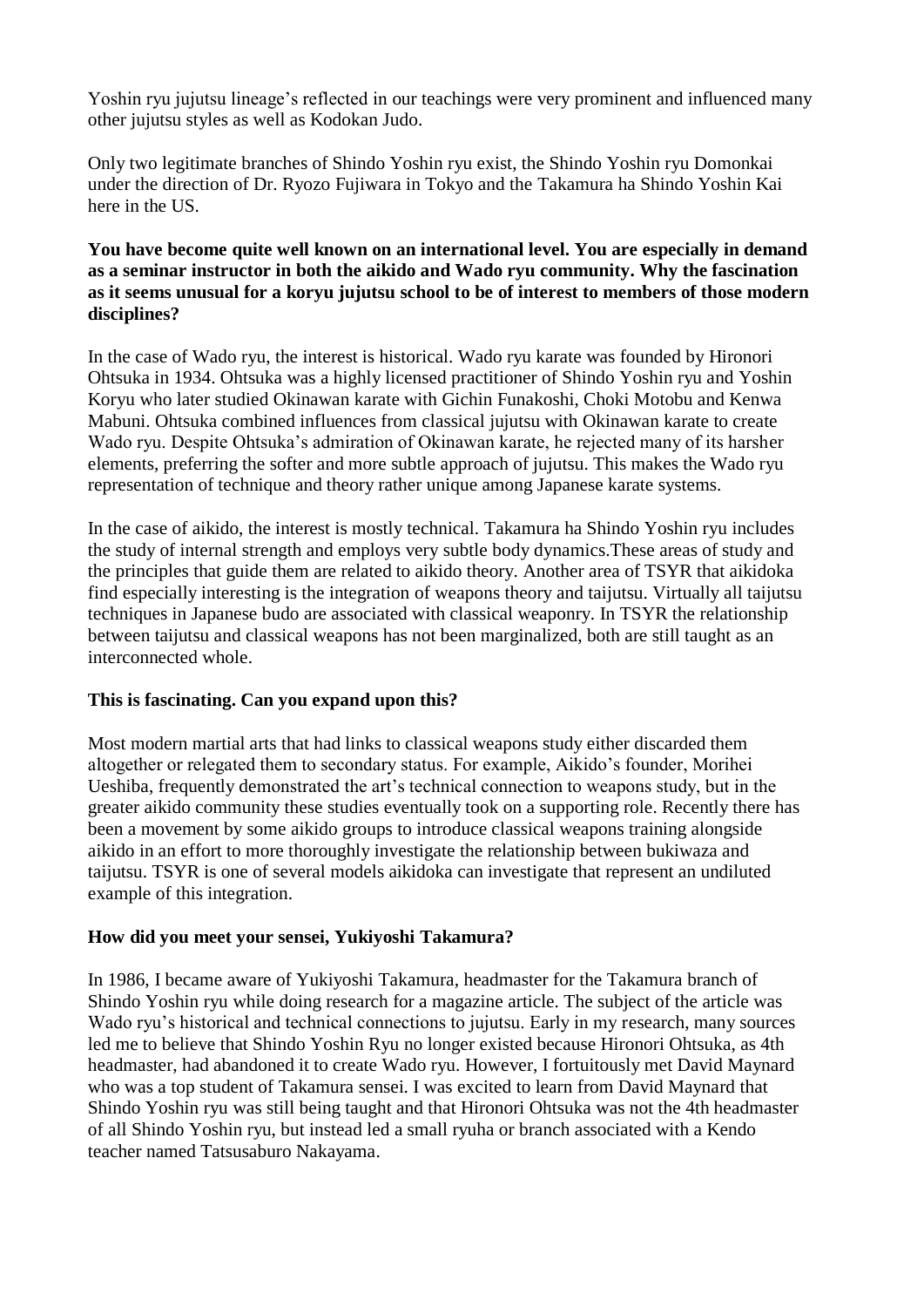I contacted Takamura Sensei by mail and initiated correspondence with him. Several months later I decided to visit him at his dojo in Northern California. What I found there was a fascinating man, small in physical stature but with a very intense presence about him. The historical information and documentation he made available to me was invaluable. I learned that mainline Shindo Yoshin ryu was still a member of the Nippon Kobudo Kyokai in Tokyo and that the 3rd generation headmaster, Tatsuo Matsuoka was still alive. I also learned that the branch taught by Takamura sensei was descended from Shigeta Ohbata, Takamura sensei's grandfather.



**Yukiyoshi Takamura and Toby Threadgill in 1997**

Takamura sensei and I got along quite well, so he suggested that if I was really interested in learning more about Shindo Yoshin ryu, I should start studying TSYR. In keeping with proper budo protocol, he contacted my Wado ryu sensei, Gerry Chau, and formally requested permission to take me as a student. Over a period of years I trained more and more in Shindo Yoshin ryu and less and less in Wado ryu. I suppose the most significant reason for this change in focus was my fascination with swordwork and the rich historical legacy surrounding koryu jujutsu

# **How did you wind up being awarded a menkyo kaiden in Shindo Yoshin Ryu?**

That's a long story. (laughing) Let's go back a little.

During his life, Takamura sensei awarded three menkyo kaiden licenses in Takamura ha Shindo Yoshin Ryu. The first was issued to Iso Takagi sensei in Japan. I believe his license was awarded in the early 1980's. In 1994, a license was awarded to David Maynard sensei. My menkyo kaiden, awarded in 1999, was the last one issued.

The original intent of Takamura sensei was for each of the three menkyo kaiden holders to operate semi-independently, overseeing different geographical locations: Iso Takagi in Japan, David Maynard in Europe, and me in the Americas. After Takamura sensei's death in 2000, unfortunate events caused changes to this proposed organizational structure. A serious illness forced Takagi sensei to retire in 2001 and an automobile accident in 2003 left Maynard sensei with a debilitating back injury. In 2004, Dave Maynard and Iso Takagi asked me to officially accept the position of kaicho and oversee the organization worldwide.

### **What does it mean to be menkyo kaiden of a traditional ryu? Is that unprecedented for a non-Japanese?**

The issuing of a terminal license in a koryu is specific to each individual school. In some koryu, for example, menkyo kaiden is purely a technical license. In TSYR, menkyo kaiden is an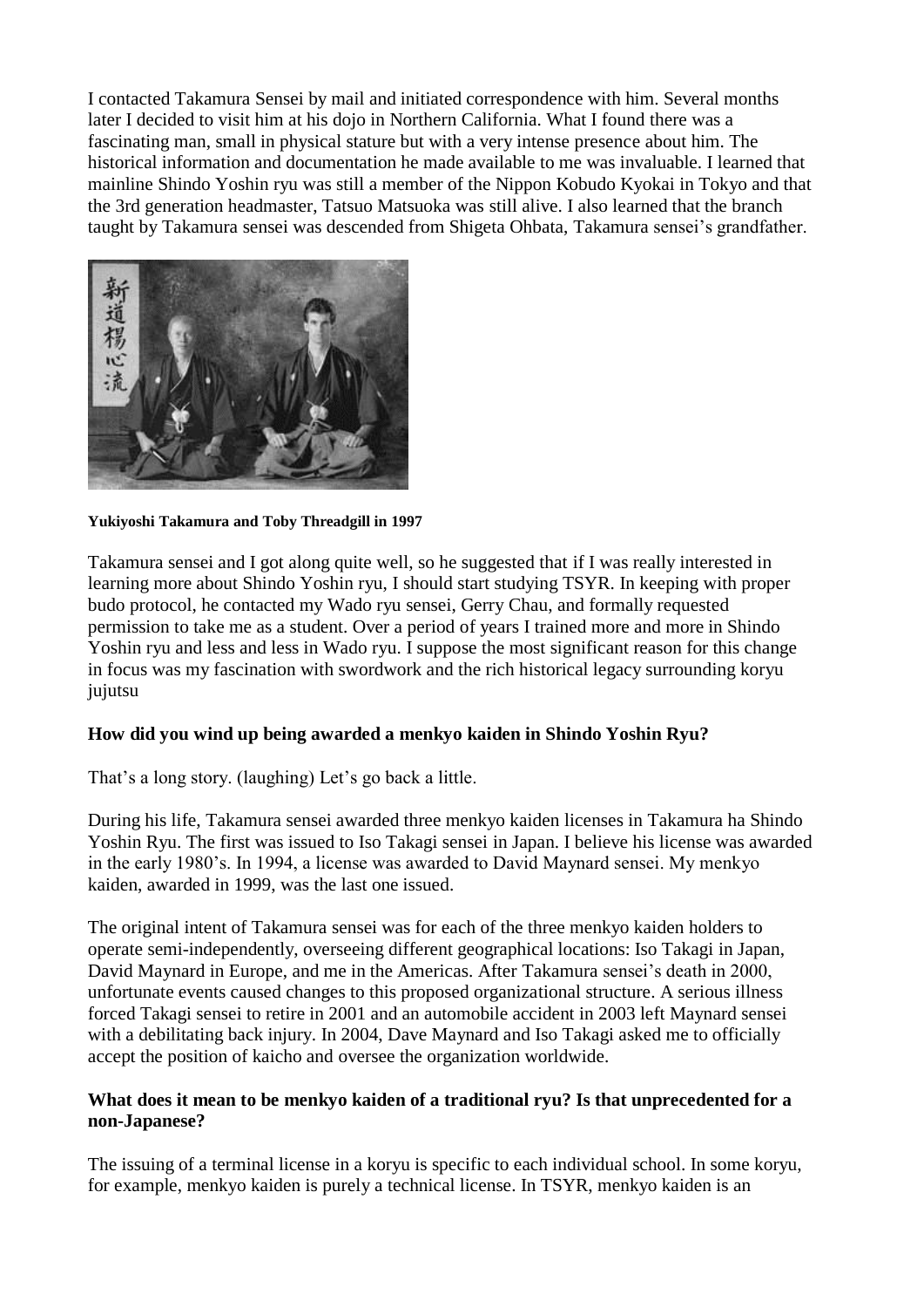administrative license, only issued to qualified holders of a joden gokui menkyo. There are no dan ranks in TSYR. We only issue the classical teaching licenses: shoden, chuden and then joden gokui. If awarded a joden gokui menkyo in TSYR, one is recognized as having learned the entire technical curriculum. With menkyo kaiden comes access to a small category of oral teachings and authority associated with administrative duties, political strategies and that sort of thing.

It is not unprecedented for a non-Japanese to hold menkyo kaiden of a traditional ryu. There are quite a few highly-licensed westerners in koryu budo now.

#### **Was it difficult as a non-Japanese to be accepted as head of a koryu?**

The short answer is definitely, yes. There's a feeling among some Westerners that koryu cannot be transmitted outside Japan. They believe that to transmit or to study koryu properly, it must be done within the culture of Japan and in the country of Japan. My teacher didn't believe this. His position was that the feudal culture that bore the koryu in Japan died with the Meiji Restoration in 1868. Takamura sensei believed that modern Japanese culture is almost as divorced from Japanese feudalism as is modern western culture, therefore the location of training is irrelevant. Properly taught, the critical cultural nuances required in studying TSYR are integrated into its teachings.

#### **So what do the Japanese in the Nihon koryu community think of a westerner like you holding such an important position?**

Many prominent Japanese koryu instructors and budo historians acknowledge my position and have offered their support to me. Probably the most important recognition from Japan came in July of 2007 when I visited the Matsuoka family in Akeno with Wado ryu 7th dan, Shingo Ohgami. Meeting the family of Shindo Yoshin ryu's founder was an important event, as it reestablished the link between the contemporary Takamura ha Shindo Yoshin Kai and the Matsuoka family. It had been over 30 years since my teacher had direct contact with the Matsuoka family through 3rd headmaster Tatsuo Matsuoka.

The Matsuoka's invited us into their home where we spent several hours over lunch. They provided access to historical photographs and documents seldom seen outside the immediate family. They permitted us to record a three-hour interview covering their family history and then accompanied us to visit the grave of Katsunosuke Matsuoka.



**Toby Threadgill & Shingo Ohgami with Masahiro, Matsuoka, Takeshi Matsuoka and Saitoh Takao at the Matsuoka home in Akeno, Japan - July 27th, 2007**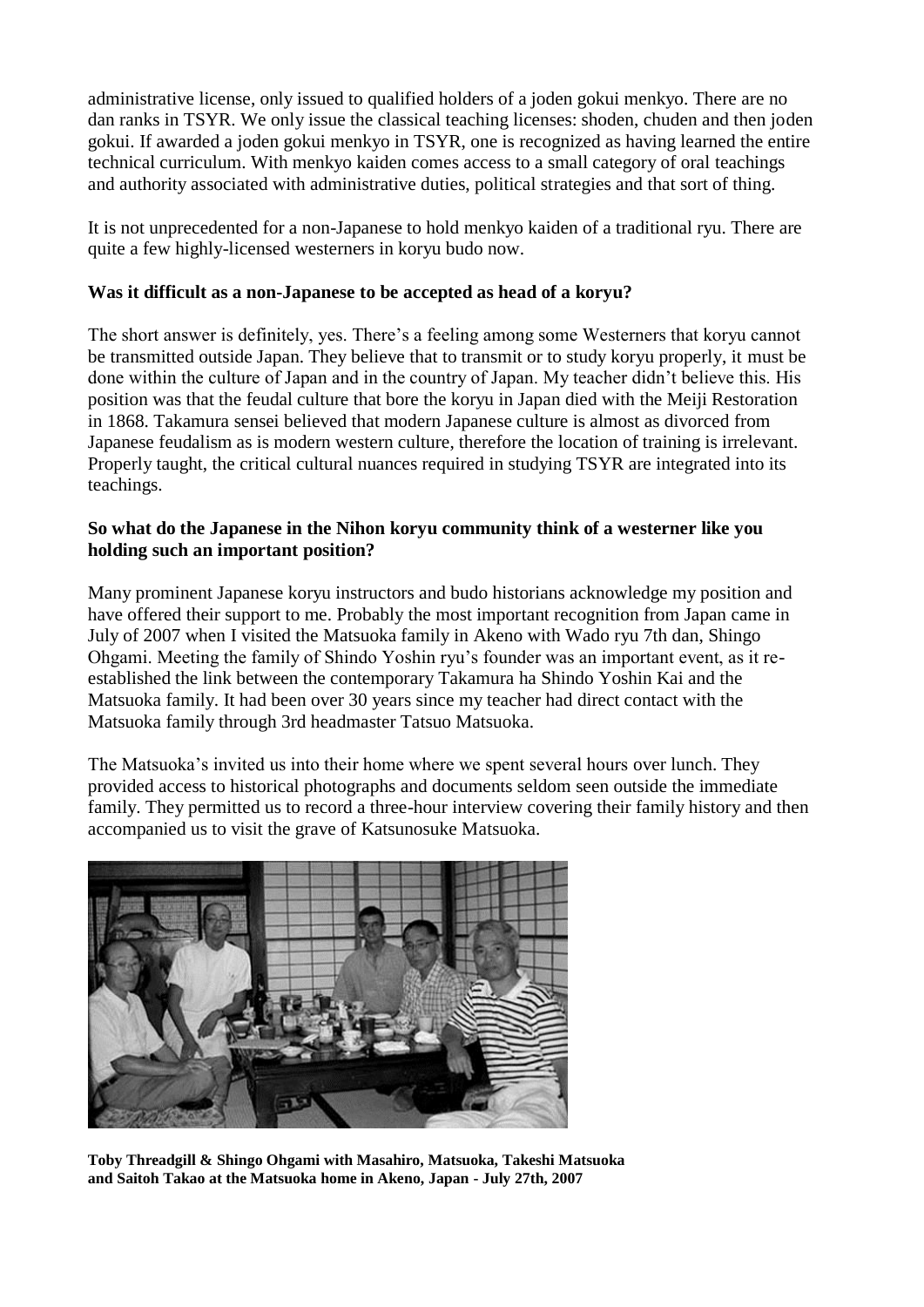In Wado ryu circles there are many supporters, but Shingo Ohgami deserves special mention. Ohgami sensei has been a long-time practitioner of both gendai and koryu budo. He is also a dedicated historian and exhaustive researcher. He has been deeply involved in collaborating with the Takamura ha Shindo Yoshin Kai on historical research and other important issues surrounding Takamura Sensei's legacy. In 2006 Ohgami sensei published an essay concerning Takamura sensei and me that appeared in the Tokyo University Karate Club newsletter. We are planning to co-author a comprehensive book on the history and techniques of Shindo Yoshin ryu. I cannot over-emphasize how valuable Ohgami sensei has been to me personally and to the Takamura ha Shindo Yoshin kai in general. I owe him a great debt.

Many koryu practitioners in the West have been supportive as well. Ellis Amdur of Toda ha Buko ryu and Araki ryu, Meik and Diane Skoss of Koryu Books and Phil Relnick of Shindo Muso ryu and Katori Shinto ryu. These are just a few of those I am fortunate to consider friends and supporters.



**Toby Threadgill, Dr. Ryozo Fujiwara,Tatsuno Yorihisa and Shingo Ohgami in Tokyo, July 25th, 2007**

### **There seems to be surging interest in koryu. Does your organization benefit from this?**

Surging interest? Are you sure you're not confusing koryu with MMA?

#### **Okay, maybe not surging interest but how about increased interest?**

I think with increased access to authorized teachers more people are studying koryu in the West, but it's still a very small number. Many students are not really long-term prospects, they are attracted to koryu by the romantic tales in popular culture surrounding the samurai. When these students get a dose of what koryu training actually entails they are out the door almost as fast as they entered. Because of this, I require a personal interview and a significant probationary period for all students applying for membership in the kai. This allows me to observe and disqualify those whom I find are not really suited for koryu study. Classical budo requires a huge amount of dedication, patience and determination. Our training requires a rather unique attitude and mindset. It is certainly not for everyone.

#### **Can you describe the ideal koryu student for me, while I take notes?**

The most important requirement of a student is that he possess a personality trait called "nyunanshin" – the ability to overcome one's previous experience and any pre-conceived ideas.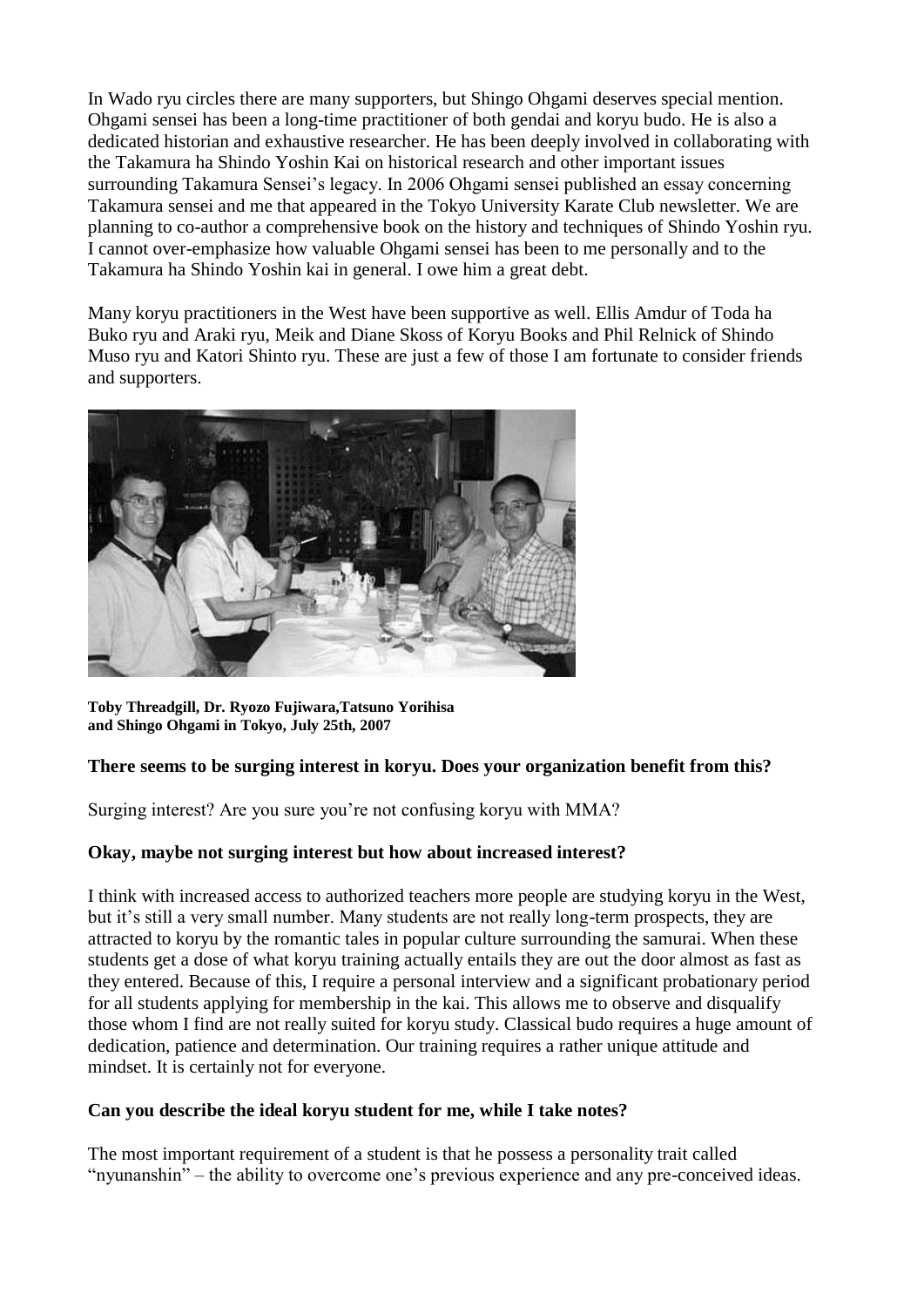He must be willing to put his ego away, empty his cup and begin anew. He must be willing to embrace what the kai has to teach him without resistance.

The best koryu student is usually a student of modern budo who realizes that he is looking for something different, something that speaks to him in another budo language. He is frequently older or unusually mature for his age. He has cultivated a well-defined perspective of what he is looking for and what he desires from his training. He is not searching for simple self-defense or the personal gratification of sport competition. He is interested in immersing himself in an endeavor that is both physically and intellectually stimulating. He enjoys the idea that he is part of something with history, something with a larger purpose than himself.

Frequently koryu students are involved in law enforcement or have experience in some sort of government service. I have a significant number of students who have served in our military. I think the perspective and character of koryu speaks to these individuals in a way the more ubiquitous forms of budo do not.

That said, some or our students train in modern forms of budo in addition to TSYR. I'm fine with that as long as they can separate the disciplines. If they cannot, I must insist that they make a choice between one or the other because they aren't doing either art justice.

#### **So koryu is not really concerned with modern self-defense or competition?**

Self-defense was of considerable concern to Takamura sensei. He took it very seriously and went so far as to embrace a ramped up version of training that addressed the effects of adrenal stress. However, we are still a koryu. Our principal focus is maintaining the traditions and technical heritage of our art. If a student's sole reason for training in martial arts is self-defense, perhaps learning to competently handle a firearm and obtaining a concealed carry permit would be a better choice.

#### **About self-defense, I once read an article that alluded to a home invasion incident you experienced. It was cryptic but inferred that you handled the situation successfully, a situation that could have gone very bad.**

Yes. That was a long time ago. I was lucky to survive. I really don't like discussing it but I'll give you a condensed version. I confronted two men who broke into my home evidently intent on assaulting my wife whom they had followed home from a late shift at work. The situation escalated and although I managed to disarm both attackers, a bullet passed an inch from my head and I was severely cut with a knife. I almost lost my life.

The primary lesson I learned from this incident is that despite my martial arts training, I was ultimately unprepared for this type of threat. Had I taken a few simple precautions, these men never would have entered my home without my knowledge. Even a barking dog would have been a valuable self-defense asset that night.

The event changed my life and eventually my martial mindset. Something else I learned is that if you are not mentally prepared to kill another human being in a situation like the one I experienced, you may be forced to make that decision in an instant. I was lucky that I reacted in a way I am now comfortable with. The decision to kill another person is a grave one and needs to be addressed before our mortality is staring us in the face. I could have ended one attacker's life at one point in the conflict but I chose not to when he was no longer a direct threat to me. I made that choice simply because it felt like the right thing to do at that moment. Later, the gravity of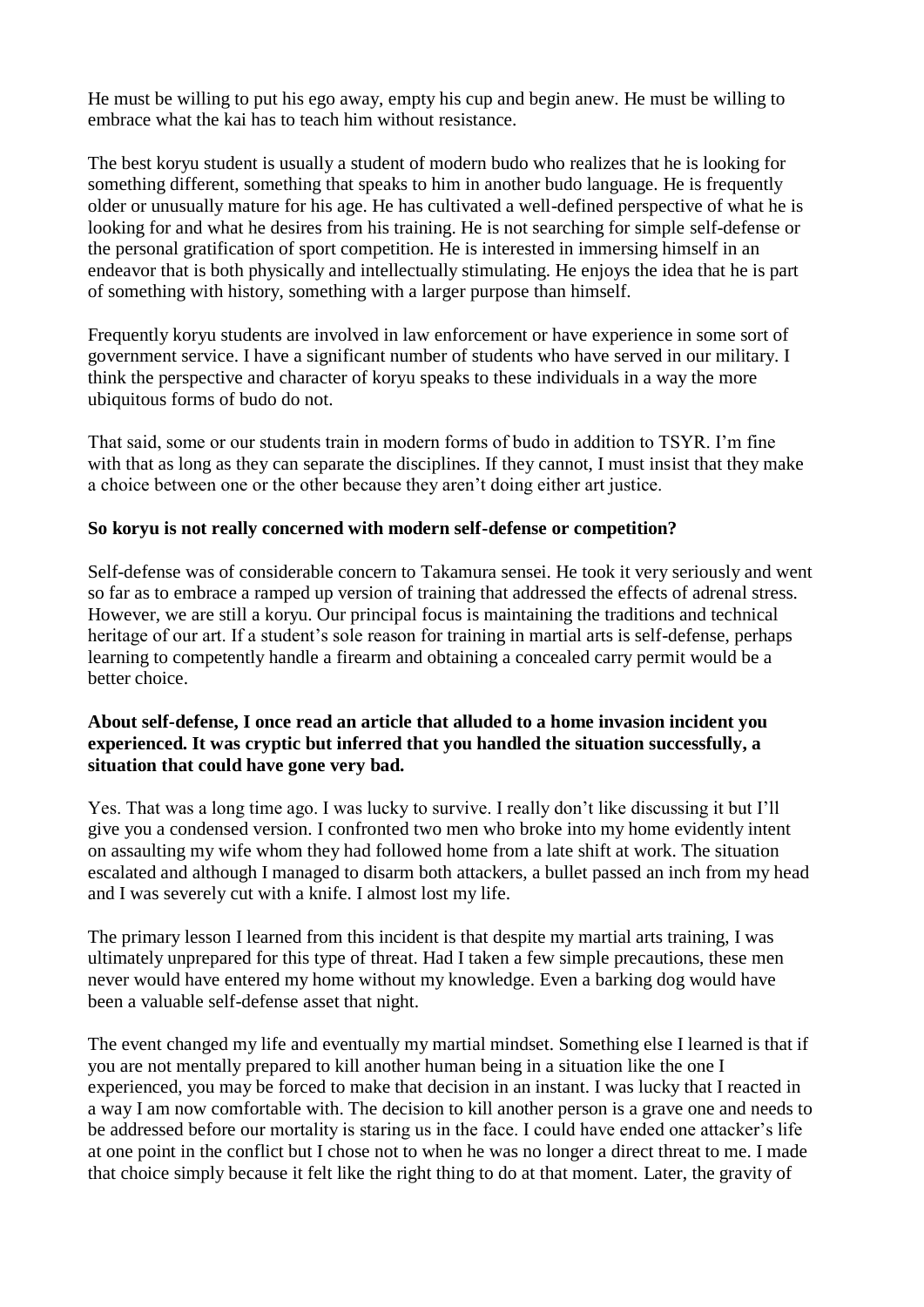the situation and what I faced weighed heavily on me. Ultimately, I realized my instinct for a measured response was a positive trait that allows me to sleep fine with the outcome. I was not trained to be an executioner or a sheep. I was trained to engage a threat until I was convinced the threat was neutralized and then withdraw without malice. That said, if I had been forced to kill either of the attackers in mid-conflict I would sleep just as soundly.

### **Wow! I'm blown away. What an amazing story!**

Let's not make it more than it was or make it into something it wasn't. It happened 24 years ago and I was scared out of my wits. I experienced such intense adrenal stress afterward that I couldn't hear or feel anything. My memories of the event are like an out-of-body experience. Hours passed before I came down from the situational stress. I don't clearly recall going to the hospital or being stitched up in the emergency room. The whole thing was all very surreal.

Given this experience, one of the things I came to appreciate about Takamura sensei most was his martial mindset. He exhibited an eerie calm under stress. I came to realize that this trait was a skill enhanced not just by his physical training but by the mental and spiritual training that accompanied it. He lived everyday completely on his own terms, without fear or worry. There's a lot of lip service given to "living your budo" but Takamura really did it. His attitude and mindset was the model that helped me reject second-guessing my actions following the attack. The incident just happened and was dealt with the best way possible at the time. If another similar event happens in my life, I might live or I might die. That's just a fact of life I now accept without too much concern.

### **Is there more insight you can provide about this event?**

There's not much more to tell. As I said, I'm not really comfortable talking about it because some people get the wrong impression about such a story and it becomes mythologized. This trivializes the seriousness of what happened. The event forever altered my perception of what budo really is, but it's not an experience I would wish on anyone. Proper budo really is a study of life and death. It effects how we confront the conflicts and challenges of life. Unfortunately people often become fixated on the mechanics of budo and neglect or dismiss other equally important elements of training. As a result many people treat budo like a game. Real budo is not a game.

### **How about a nice segue? So, concerning competition in budo?**

As for competition, we don't compete in the contemporary sense in TSYR. However at the higher levels of training we do include force-on-force freestyle application of our waza. It can get really dicey applying joint locks and atemi in this environment so the progression of increased force is very strictly controlled, but in time it is our aim that an encounter be over as fast as possible. During my joden level training I took and delivered shots as hard as anything I experienced in Muay Thai boxing. Joint locks applied at high speed with force are very dangerous. It takes extreme skill and sensitivity to apply kansetsu waza in such an environment without risking a serious injury.

# **I didn't realize that type of training existed in koryu. Is this commonplace?**

Honestly, I'm not sure. I do know Tenjin Shinyo ryu includes a ramped-up type of training that seeks to test a person's tenacity and martial mindset. I believe Kashima Shin ryu embraces a similar practice. Araki ryu definitely does. You should experience Ellis Amdur whacking at you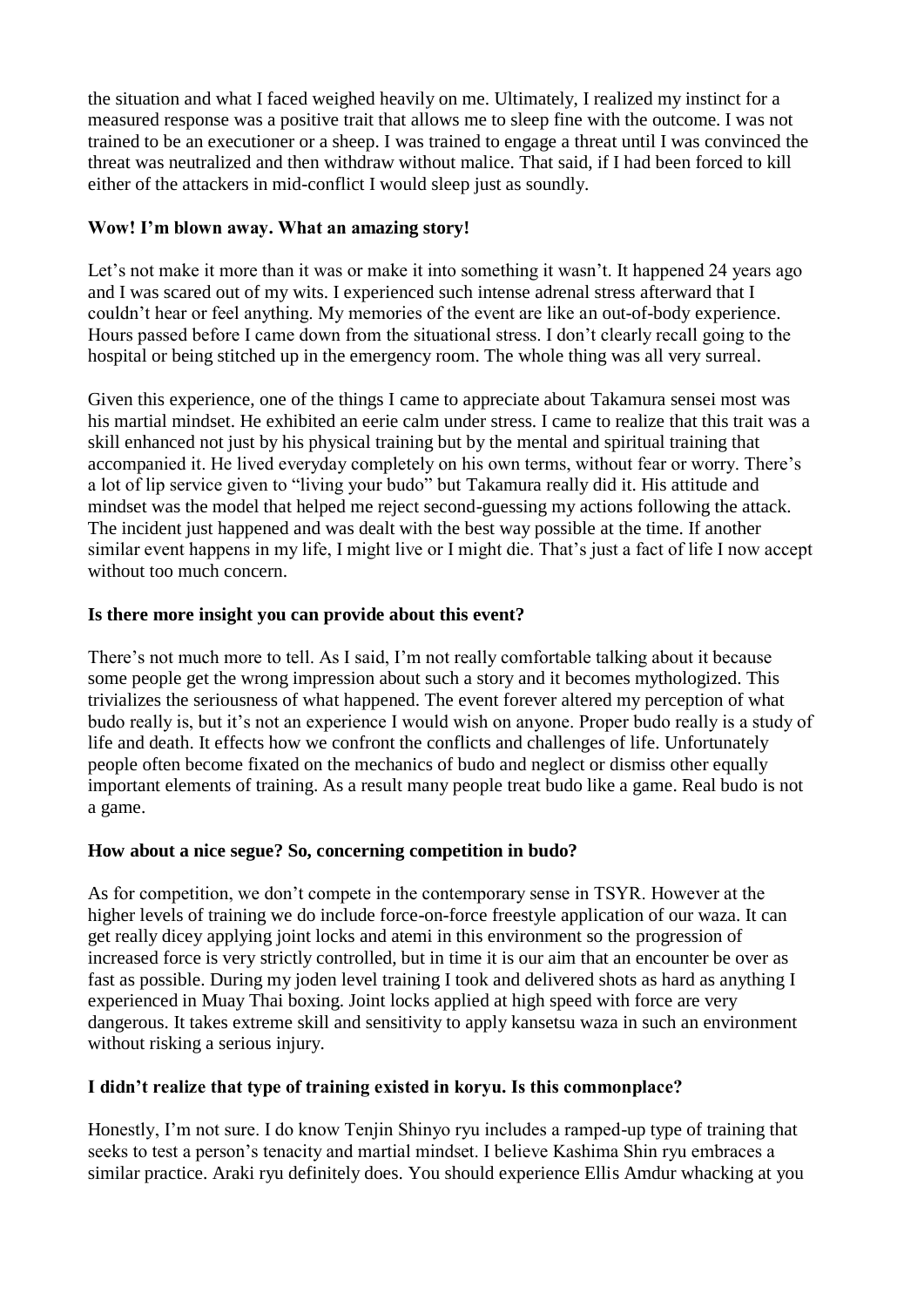with a bokken sometime. He was demonstrating at my dojo once and broke a lignum vitae bokken over mine — a piece striking me in the head and then sticking into the dojo wall. You screw up or cower up at a moment like that, and bones get broken or worse.

### **Koryu are frequently criticized as being staid and unrealistic. I assume you would disagree with this conclusion.**

Not in all cases, but let's examine "unrealistic." If the critic means antiquated in today's environment and therefore unrealistic, I can understand the opinion and conditionally agree. However, if the critic means unrealistic in the context of the arts purpose, I beg to differ. Koryu, like every other category of budo, exists within the boundaries and parameters of history and purpose. Takamura sensei was adamant that a koryu must remain true to its core principles to avoid degenerating into what he called "pretty dancing." This doesn't mean that I should require my students go into some seedy bar and get in a street fight, or enter some modern sport venue like the UFC. What he meant was that an art's core principles must be constantly challenged within the context and assumptions the art was founded on.

To challenge an art's principles within the context of its creation is a valid test that keeps the art a living martial entity instead of an empty shell. People who say all koryu are unrealistic, base this opinion on challenging a koryu outside its original parameters. That's like taking a knife to a gun fight. Look, if you're studying classical battlefield bujutsu, learning to throw a hand grenade is a skill existing outside the art's historical context. If however a school of classical swordsmanship employs a tactic utilizing specific timing, but the students never practice this timing in freestyle against a live adversary who can use feints and countertiming, how can the student realistically internalize this principle? Vibrant schools of koryu budo must have a mechanism to validate principles and tactics in their original context to ensure that nothing essential has been lost, compromised or corrupted.

A competent teacher can help students dig deep into the core principles of a koryu and then challenge them in the appropriate context. It's part of Shu Ha Ri. It is my opinion that this type of training is indispensable because the challenge is a physical and intellectual investigation that teaches the student how to understand and internalize a principle in all its technical and historical depth. Koryu, or any school of budo that denies a challenge to its core principles inevitably risks degenerating into a representation of academic theory absent any vitality or spark of realism.

#### **Practicing such an antiquated form of budo is obviously a very unique pursuit. Can you give us any insight into why you chose to study a koryu?**

I had enthusiastically studied modern forms of budo from 1978 up until about 1993. Western fencing, Wado ryu, Muay Thai boxing and a short stint in Jeet Kune Do were my favorites. I guess I became more and more fascinated in the classical arts of Japan from both a technical and historical standpoint around 1986. With so much history and technical depth to the curriculum, I realized that classical budo was one of those things I could study for the rest of my life and never become bored with.

From a purely historical standpoint, studying a classical sogo bujutsu (comprehensive martial art) like Shindo Yoshin ryu is a fantastic exercise in living the history of budo instead of practicing it for strictly personal reasons. Studying the history and lineage of the art, realizing that you are actively engaged in a knowledge tradition that has been passed from generation to generation, all this is a very fascinating and rewarding endeavor. It makes you part of something much larger than yourself. Such study is a huge responsibility, however, and something that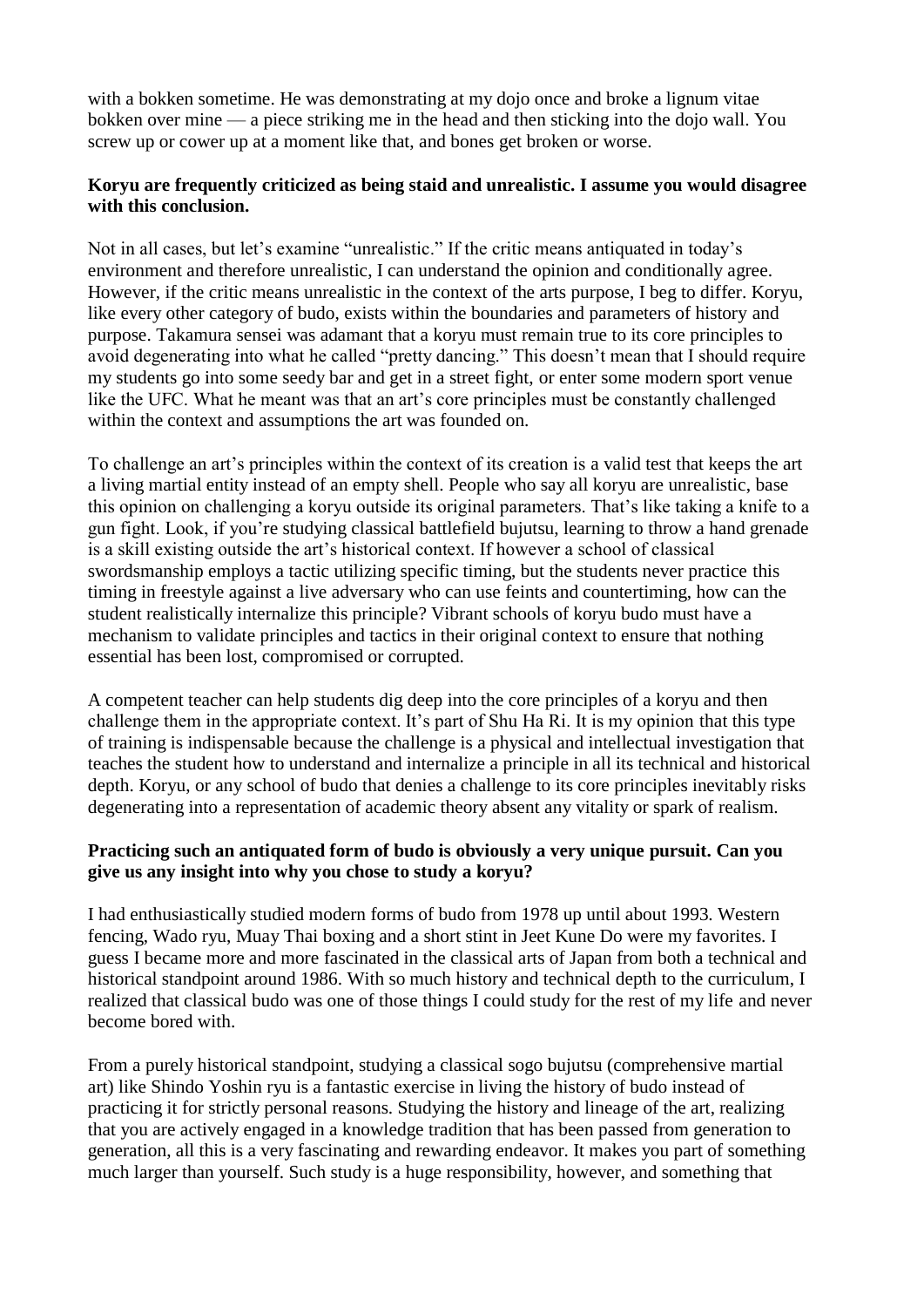cannot to be taken lightly. It is a responsibility that should weigh heavily on anyone who pursues it.

Another aspect of classical study that differentiates it from most modern schools is the integration of spiritual elements into the training curriculum. Shinto is deeply interwoven with Takamura ha Shindo Yoshin ryu. As such, a student of Shindo Yoshin ryu is exposed to various dojo rituals and practices associated with Shinto. Instructors are eventually required to memorize various Norito (prayers) and dojo rituals. These rites and prayers also function as symbols of initiation into specific levels of study.



**Shinto Oharae performed at the Shindo Yoshin kai Hombu Dojo**

### **That's very interesting. So the prayers function not only as part of the spiritual legacy of the art but also as proof of access to specific teachings?**

Yes. By the time a student receives a Joden Gokui license, he has memorized 8 or more Norito, many of them quite long. Some of these Norito are associated with specific levels of knowledge and authority within the kai. If someone unknown to me were to claim a certain level of training in TSYR, he must be able to recite the Norito associated with that level of initiation. All of this is quite complex and unique to TSYR.

# **This seems very culturally specific. Is this level of familiarity with Japanese culture and religion normal in koryu?**

Yes and no. Different schools of koryu require different levels of familiarity with Japanese culture. It is true that koryu will frequently require a much more comprehensive study of Japanese cultural elements than modern budo but these vary from school to school. Some koryu require fluency with Japanese language. All demand a certain familiarity with Japanese social customs.

### **So, if you're not finished learning how do you continue without your teacher to guide you?**

He will always guide me. He imbued me with tools and determination to continue my quest of learning. When you receive an advanced level license in a koryu, it means you know all the kata and have internalized the omote. At this point you're starting to grasp the true depth of the ura,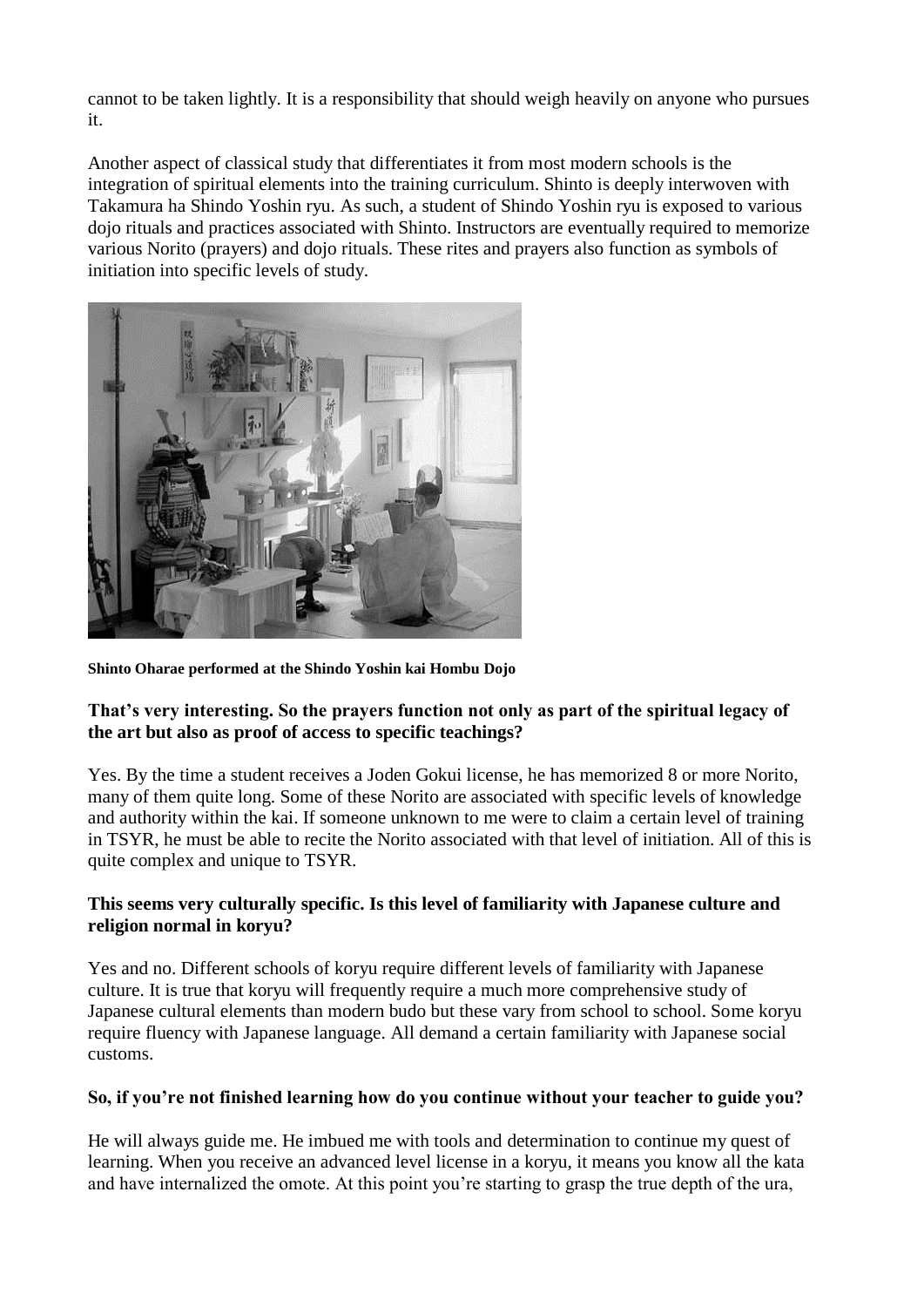or the art's hidden wisdom. As you continue your study, you are expected to develop an individualized expression of the art that is still true to its origins. With every generation in a classical martial art, the headmaster has a responsibility to add what he has absorbed back into the tradition. This is because it's impossible for any teacher to transmit 100% of what he knows. So, if I only teach exactly what my teacher has taught me, something is inevitably lost. If this continues through successive generations much of the wisdom and knowledge of the ura can be lost. Takamura provided me the tools and methods to transcend his own teaching. With this knowledge I can access the wisdom of all the past teachers. The wisdom of many generations is available if the student has tools and the determination to access it.

### **This is sounding a bit otherworldly.**

Well, that's certainly one aspect of it. The influences of esoteric Shinto are an important part of TSYR but there are also concrete ways to interpret my comments.

I am charged with the responsibility of accessing the kai's deeper wisdom and ensuring that my expression of this wisdom is taught to my students. In every generation something may diminish, but something is also renewed. In our view, principles are the core teachings of any school of budo. You may adapt the waza here and there or add variations to address modern realities, but you may not compromise or alter the principles. Someday I may discover something that I feel works a little better than the way my teacher taught me. If I institute such a change, it must occur over long stretches of time and intense testing. Such changes cannot be haphazard or taken lightly because they can be detrimental, obscuring the hard-earned wisdom of the past headmasters. Takamura sensei always said haphazard change was "kegare," a manifestation of corruption caused by one's ego, arrogance or insecurity. To embrace new or conflicting principles risks altering the art's identity, disconnecting it from its technical roots and intellectual wisdom. Classical budo can evolve but it must do so within the framework of its core principles to accurately reflect its genuine heritage.

#### **I've never really understood this about koryu but hearing you explain it like this makes perfect sense. On the subject of learning, your teacher wrote a fantastic essay on Shu Ha Ri? What is your slant on this method of teaching? Do you think it is still practical in today's modern society?**

Sure, why not? Shu Ha Ri is the classical method of knowledge transmission in Japanese culture. The first step, "Shu," is to take a classical kata and completely immerse yourself inside it without any thought of variation. It is mastery of orthodoxy.

"Ha" is taking the kata and grasping its depth through its principles and then creating an individualized expression of the kata as a henka or variation. The caveat is that these variations must be based only on the principles and waza existing in the original kata.

"Ri" is when the practitioner has become so immersed in the art and its theory that kata are no longer necessary. Movement becomes an involuntary representation of pure principle. There is no conscious thought associated with performing the art because the practitioner's representation has evolved into a moving meditation based on principles devoid of intentional form. Practitioners achieving Ri have truly mastered their art. Observing them, they appear almost psychic, able to perceive even an advanced adversary's intent and action before it happens. In truth they have developed their sensitivity and efficiency of movement to such a high degree that there is simply no initiative or mental inertia involved in the conflict. They are so far ahead of their adversary's intent that the adversary is already defeated before he can threaten.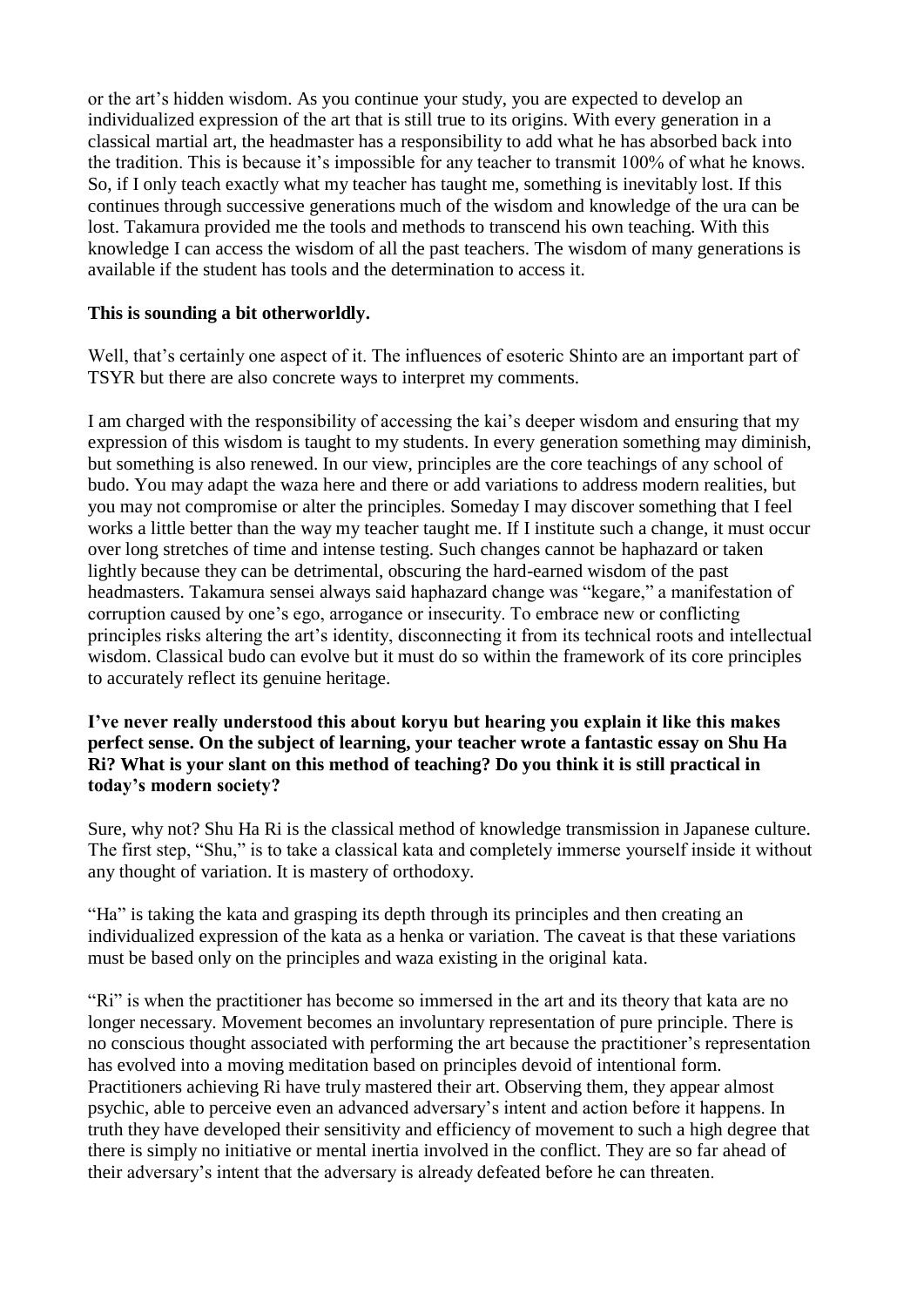# **That sounds a lot like aikido's or Daito ryu's definition of "aiki!"**

(Laughing) I'm not going to step into the quagmire of what is or is not "aiki." Let me just say that numerous principles of strategy and tactics exist under various names. To conclude that the name or strategy you employ in your particular martial art is unique or unknown by others is rather delusional and demonstrates a weakness that can be exploited. If you always assume that your adversary is as smart as you are, you have a much better chance of survival or victory.

### **The curriculum of Shindo Yoshin Ryu is enormous. 305 kata! How do you maintain them all?**

All our kata are organized and categorized on 6 different scrolls. Obviously, a teacher must consciously remember the individual kata to properly teach them but the organizational structure makes it easier. Fortunately, I have an innate sense for visual recall. For many students however, it is a function of simple memory. We do have some esoteric Shinto practices that are intended to develop a better sense of recall but frankly, without a talent for good memory, a student is in trouble. My advice is to write everything down in detail in a notebook or grab a camcorder. Maintaining our mokuroku is a daunting task.

### **During our training session your expression of technique occasionally demonstrated very soft application yet I was unable to resist it. The result was amazingly powerful. Can you explain what you're doing?**

This is something I get asked about all the time. People see this type of application on video or at a demo and think it's staged or phony. You thought the same thing, right? Then you felt the technique in person and changed your mind. Why?

#### **I couldn't feel how you were moving or throwing me. I mean, I could feel myself moving but the source of the movement was difficult to ascertain. Being unable to figure out the direction or source of the power made it impossible to block or counter the technique.**

This type of execution is very difficult to explain but I'll give it a try.

Advanced jujutsu is supposed to be very subtle in application. "Maximum result from minimum effort" is a common maxim. Unfortunately, many higher level jujutsu principles were abandoned after the Edo Period. Confusing the situation is the preponderance of overly cooperative training in some arts and an over-dependence on muscular strength in others.

For instance, Aikidoka flying around the room without the slightest provocation may look similar to advanced jujutsu but believe me, proper Shindo Yoshin ryu feels very different from the forms of aikido that are almost dance-like.

Alternately, Judoka pumping away on weight machines and looking like Mr. Universe instills the wrong body awareness and mental approach for developing high-level judo technique. It is impressive, but unfortunately now rare, to see a talented judo technician defeat a larger and stronger adversary with the very subtle application of Judo waza.

The application of soft and sophisticated waza requires highly developed senses. Takamura sensei used to touch someone lightly on the arm and say "I can feel inside your toes." What he meant was that through light contact he could feel someone's whole body structure without threatening them. At that point the adversary would be very vulnerable without realizing it.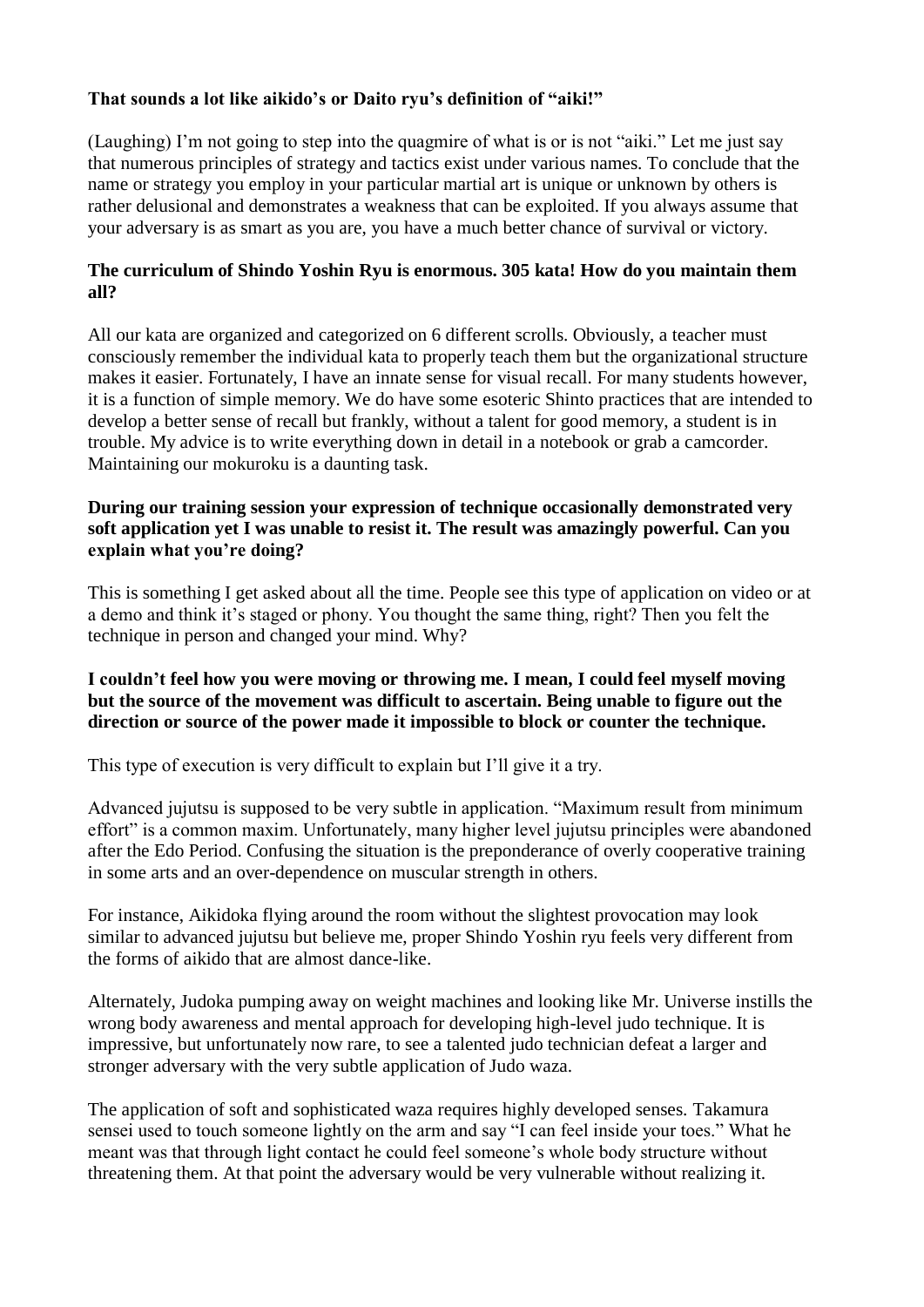Takamura sensei was adamant that this was not some magical force or mystical form of "ki," but a very refined physical connection. Developing your senses to an extreme level is a very important aspect of TSYR Myoden waza, our most advanced level kata.

#### **So, the Myoden waza are all very soft?**

Not necessarily. The soft application of waza is much less decisive in empty-hand application than it is in an art like kenjutsu. Takamura sensei frequently stressed that soft application in jujutsu was more valuable as a study of advanced body mechanics and mental manipulation than as a practical taijutsu technique. Sometimes an initially soft entry or sophisticated deception can result in a crushing application of classical jujutsu waza, however, it is with an edged weapon that soft waza really demonstrates its superiority. If I can deceive my adversary through the soft application of kenjutsu technique, a razor sharp sword becomes decisive in a way that throwing or striking cannot be.

Unfortunately, what has happened in some schools of internal martial arts is that they have evolved into a limited and unrealistic expression of high-level technique. In TSYR we aim to not only execute technique efficiently but also maintain the option to employ a debilitating strike, crushing throw or draw an edged weapon as a finish. Every technique in TSYR begins and ends with atemi. Without the consideration of a decisive finish to a conflict, subtlety of execution is wasted.

#### **Yes, I know what you mean. You mentioned ki. Do you employ ki in TSYR? If so, is "ki" the source of the internal power you mentioned earlier?**

Not really. First of all, the term itself is problematic. People are constantly debating what "ki" means. Some are so arrogant that they actually think they can strictly define the term for the rest of us. Look up the kanji and the radicals that create it. Like many Japanese terms, "ki" is generic in definition and totally dependent on context. It can mean things as diverse as life force, spirit or mental processes. "Ki" in our expression of budo is a generic term, broadly based, complex and nuanced. "Ki" in TSYR is the integration of internal strength, perception of intent, manipulation of involuntary physical and mental processes, plus several other proprietary teachings. So, "ki" is not the source of our internal power—internal power is one the components we employ in the development of "ki."

Concerning "internal power," this concept is likewise difficult to strictly define. There are as many definitions of this concept as there are schools claiming to teach it. In TSYR we have a series of kata called "Nairiki no Gyo." These kata seek to cultivate specific body skills associated with developing internal energy. But what exactly are these skills and how are these kata employed to develop internal strength? As part of our gokui, I am not permitted to discuss them in detail outside the kai membership but I can give you a general idea of what they constitute. They are solo exercises that inculcate the proper balance, movement and muscular application utilized in our greater curriculum. These types of exercises are actually quite ubiquitous in Japanese jujutsu schools of the Edo Period, although they are rather unfamiliar to those outside the membership of specific Nihon koryu. According to Yoshin ryu lore, this form of body training was introduced to Japan from China in the mid-Edo Period. In the case of Yoshin ryu, the Nairiki no Gyo were specifically created adaptations of Chinese practices intended to augment the study and application of specific body skills required in Yoshin ryu's greater curriculum.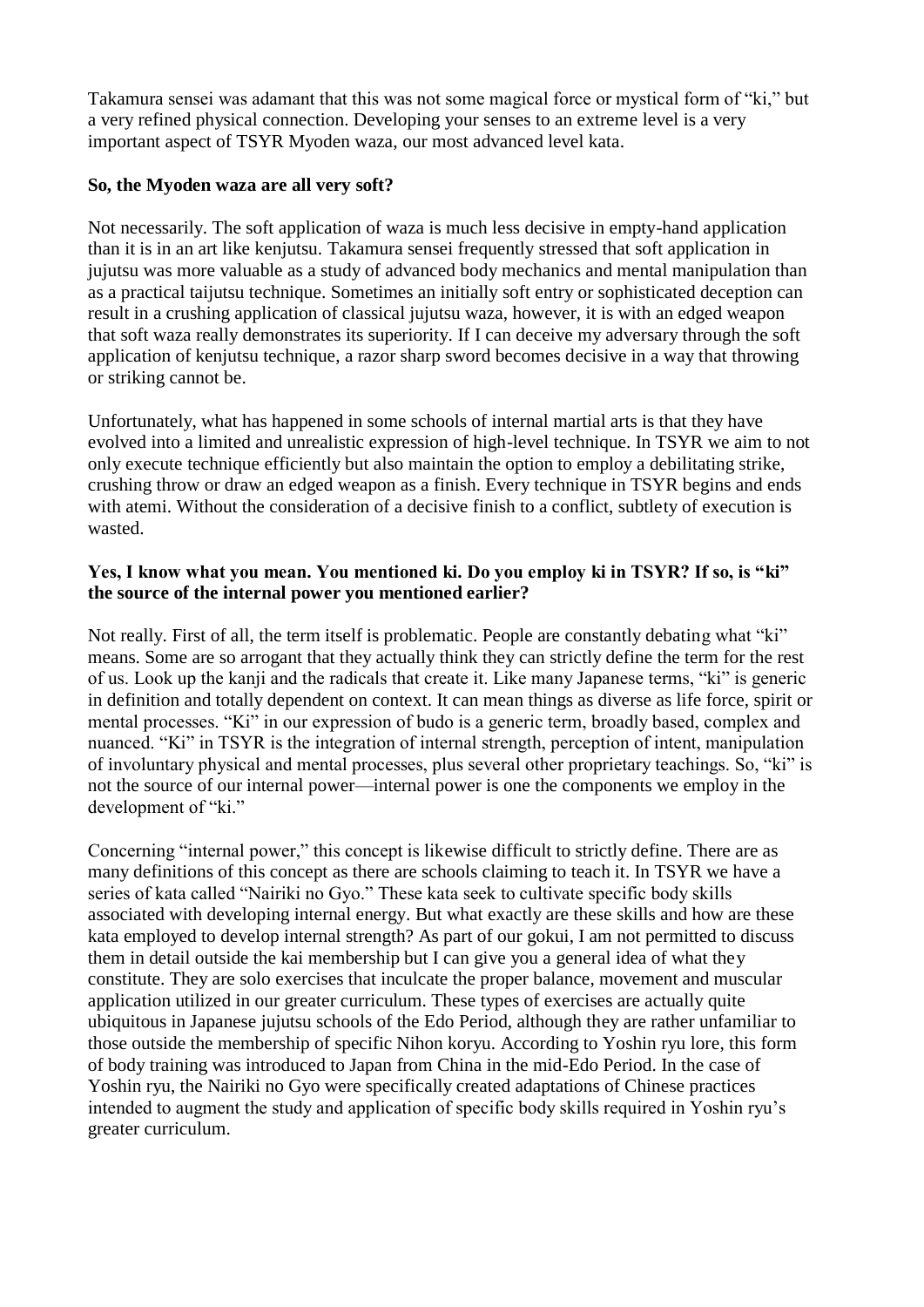

**TYSR Joden Gokui, Jin no Maki, Ten no Maki and Joden Kishomon issued to Toby Threadgill by Yukiyoshi Takamura in 1998.**

#### **Could you offer any advice to those individuals interested in seeking martial arts training? How do you suggest they find a competent teacher?**

The first thing someone interested in martial training needs to do is define his goals. Martial arts training offers diverse benefits and capabilities. He needs to ask himself what has attracted him to considering this pursuit in the first place? Once he can answer that question, he can proceed towards that goal without compromise or distraction. The internet can be a fantastic resource for finding a good teacher, but be wary of those people on public discussion boards providing what I call "budo infomercials." When someone claims to have all the secrets or is willing to provide you knowledge no one else has, walk away. That attitude alone is reason to disqualify someone as a potential teacher. You should seek humility in a teacher, not self-aggrandizing hype or bluster.

Unfortunately, martial arts are very much a buyer-beware environment. Be suspicious of anyone wanting you to sign a contract. The best martial arts instructors do not operate their dojos like a carpet-cleaning company. Most importantly, always pay attention to your gut instincts. Remember your original goals and ignore flashy demonstrations or hyped marketing presentations that are designed to distract you from your original reason for seeking training. If your reasons for training change, it should be an evolution or a personal journey based on experience, not something influenced by marketing hype or a fancy demo. As far as children go, I would recommend a traditional karate, judo or aikido dojo headed by a teacher with impeccable credentials and references.

#### **In closing I must say the dojo is fantastic. It's the type of dojo every Japanese budoka dreams about. To make all this more enviable, the teaching lives up to its reputation. I hope your students realize how fortunate they are.**

Well, they are a good group. I am fortunate to have them.

Something that needs to be emphasized is that I am only a temporary custodian of TSYR. My duty as kaicho is to pass the art forward in a way that ensures its survival as a vital and living representation of its origins. Koryu are in a precarious position these days, even in Japan. They cannot be reconstituted once direct transmission is lost. If potential students do not recognize